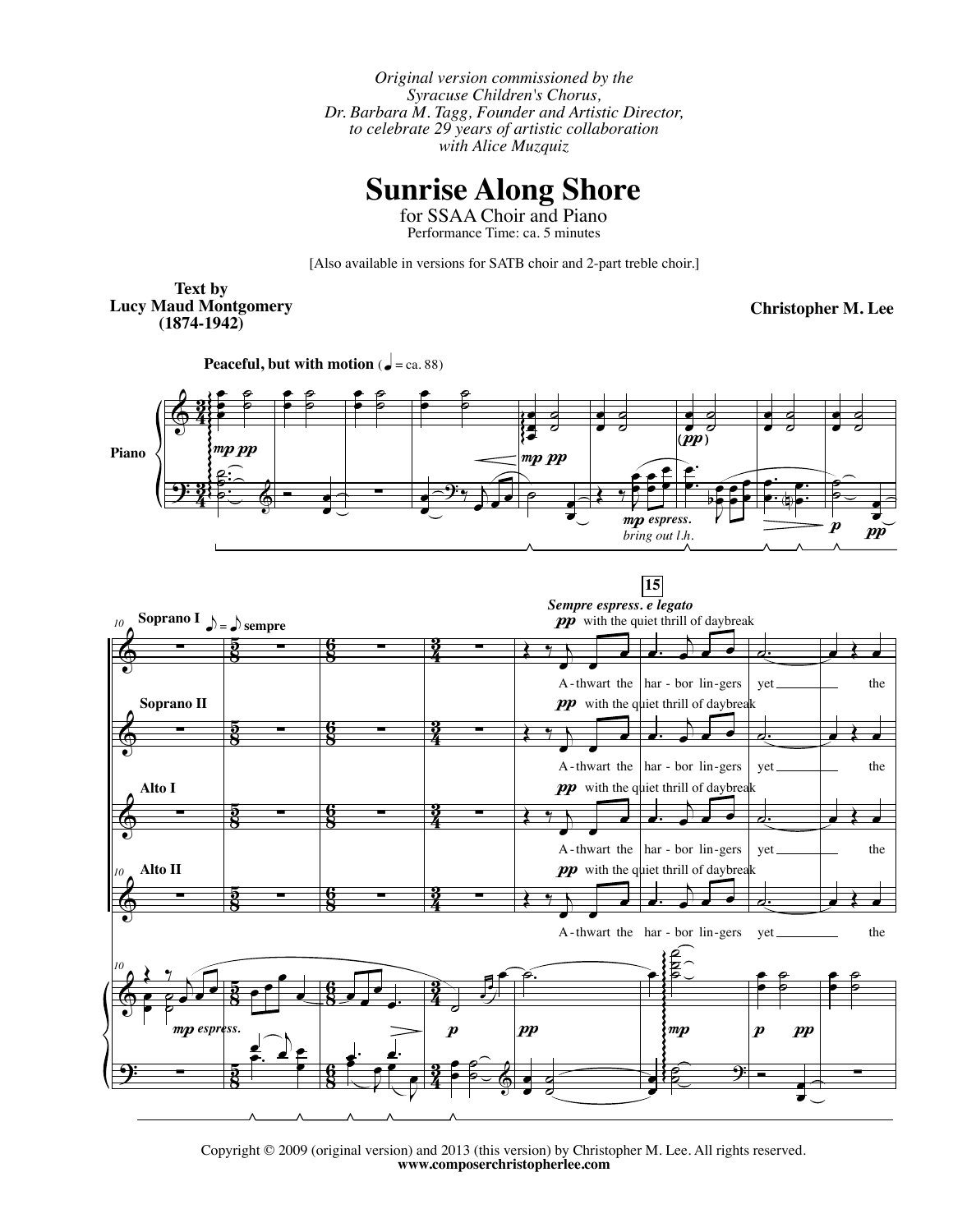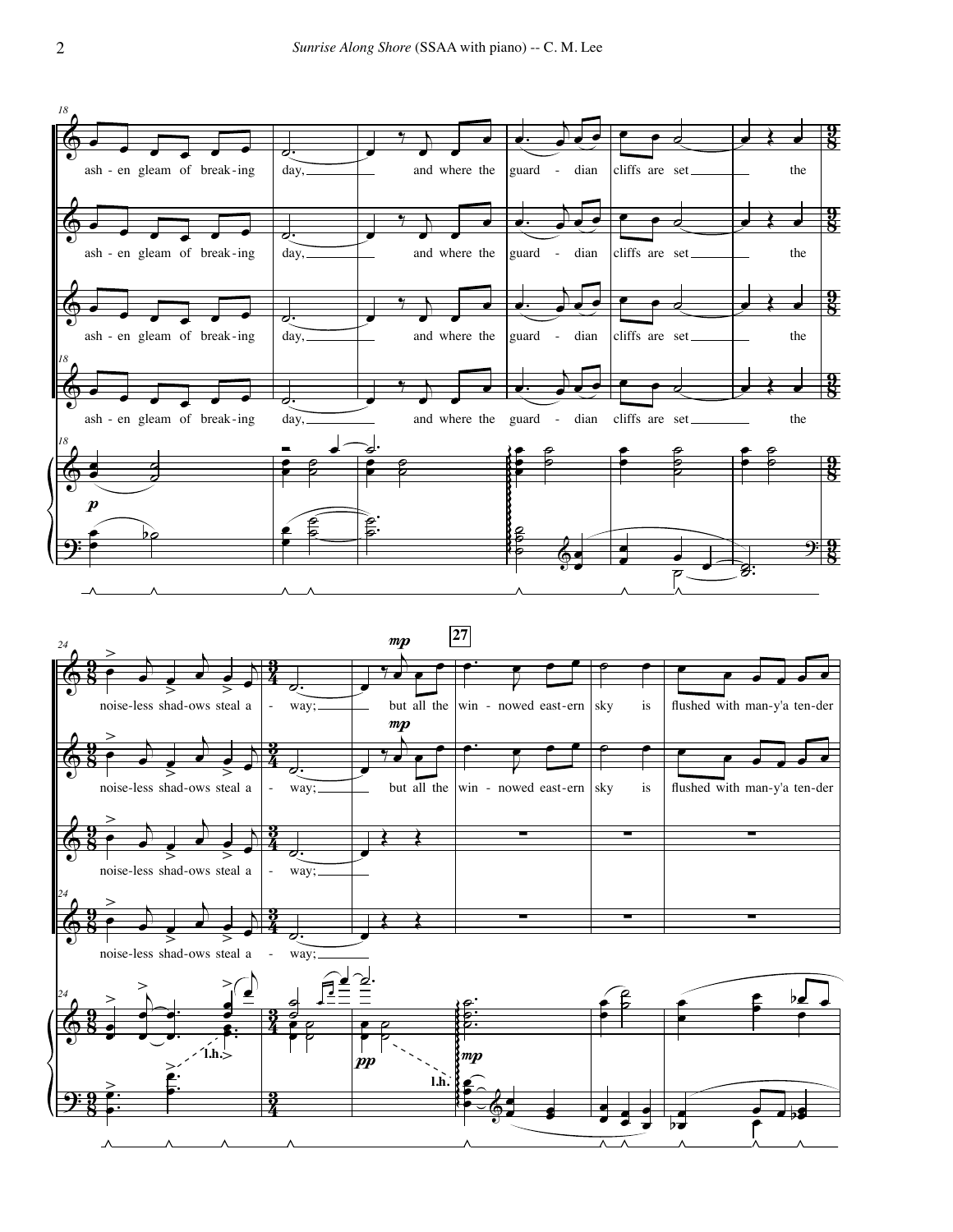

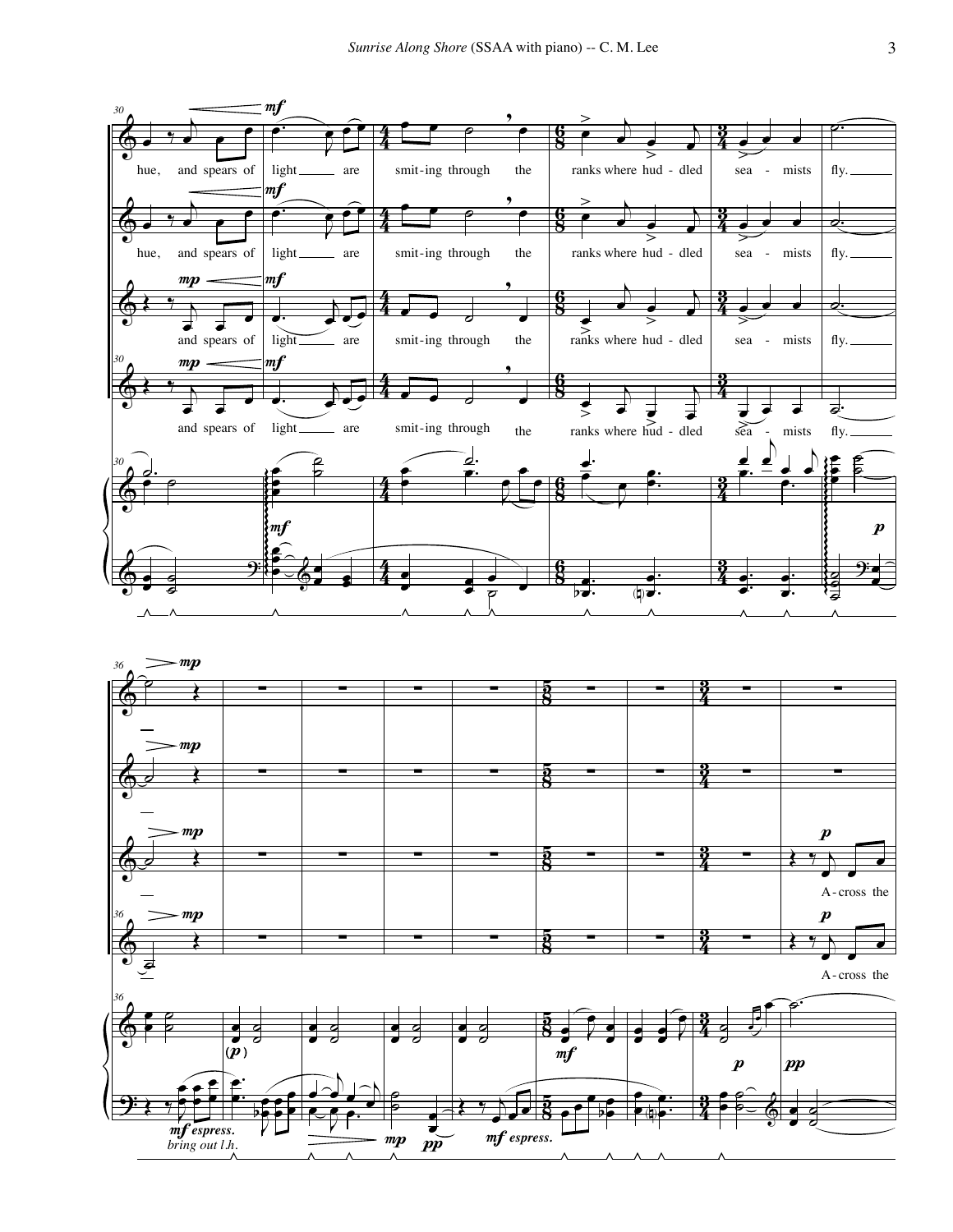

**\***: Breath may be taken if needed.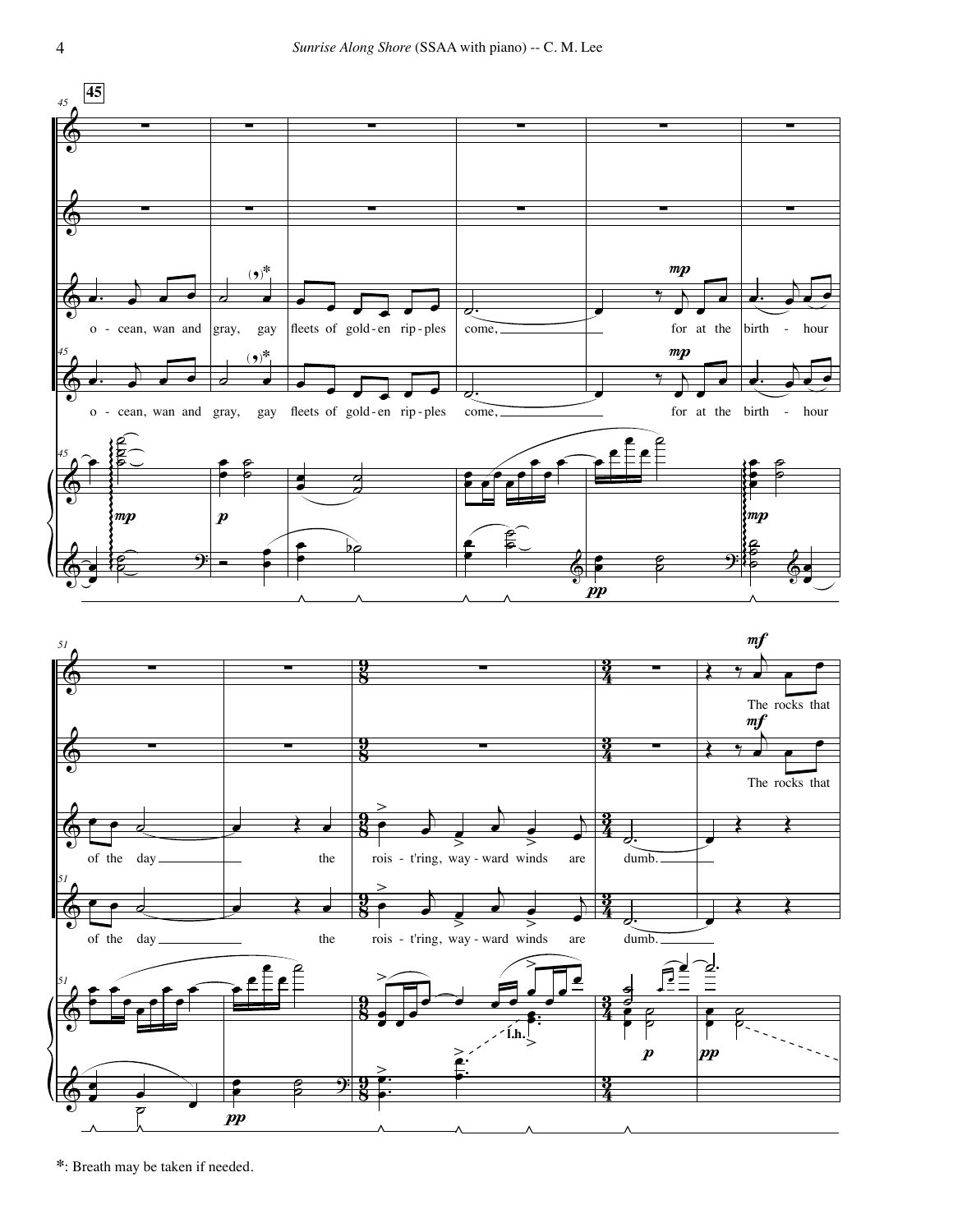